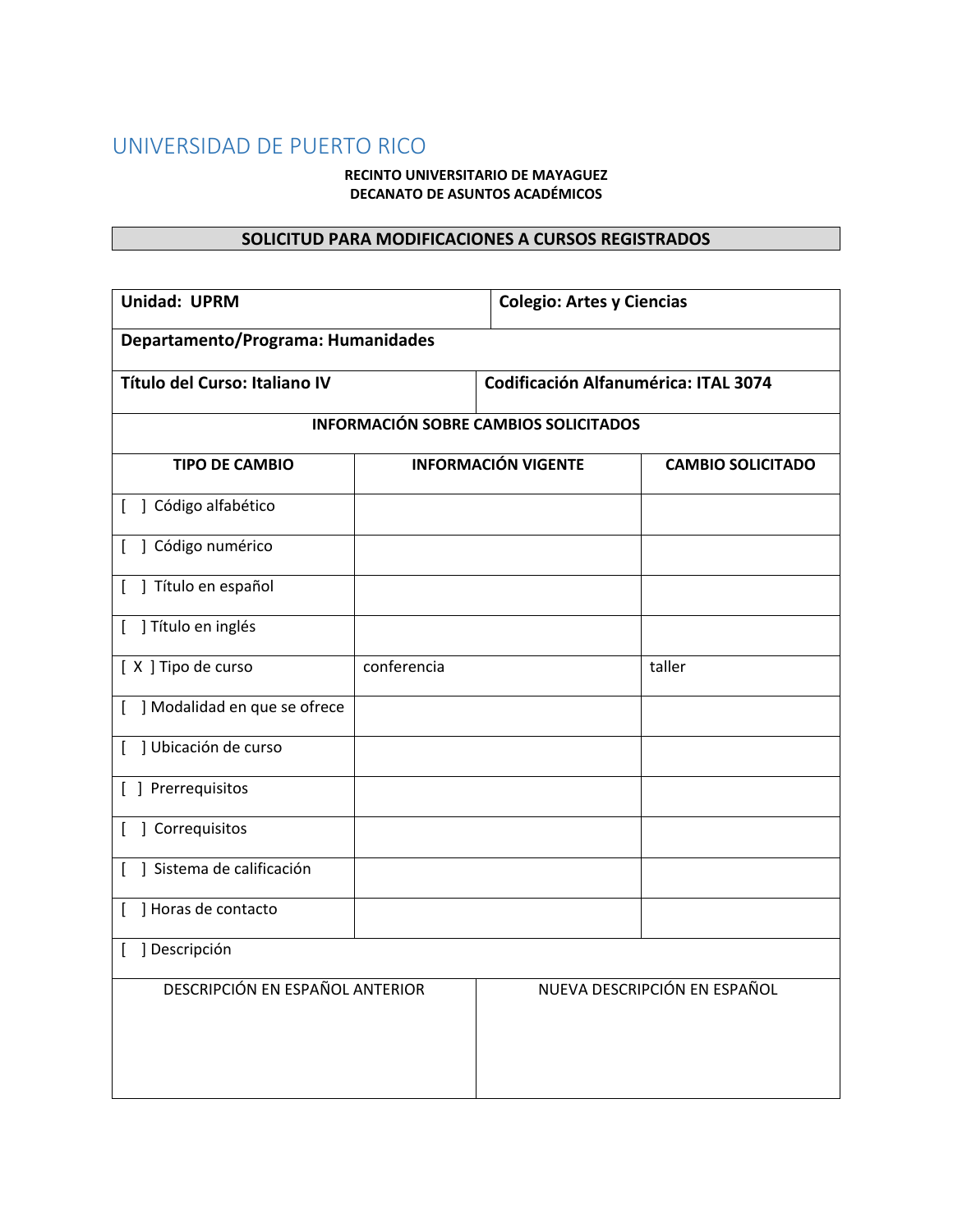| DESCRIPCIÓN EN INGLÉS ANTERIOR | NUEVA DESCRIPCIÓN EN INGLÉS |
|--------------------------------|-----------------------------|
|                                |                             |
| コースログ しょうせん こうしょうしょう こうしせい     |                             |

Justificación de los cambios:

En el campo de la enseñanza de los idiomas extranjeros la calidad del aprendizaje está relacionada a factores tales como el número de estudiantes matriculados. Un cupo promedio de entre 15 a 20 estudiantes por salón contribuye a crear un ambiente de enseñanza/aprendizaje propicio a la comunicación en el idioma estudiado. Investigaciones sobre este tema continúan enfatizando, al día de hoy, que los grupos de aprendizaje en el campo de las lenguas extranjeras deben ser pequeños para lograr los resultados deseados: la adquisición y el dominio de competencias lingüísticas de lectoescritura y de comunicación escrita y verbal. Cuando hay sobrecupos, esa posibilidad se ve truncada, afectándose adversamente el aprovechamiento de los estudiantes, así como la posibilidad del profesor de atender de manera más puntual e individualizada asuntos de pronunciación y corrección gramatical que inciden en el manejo proficiente de la lengua bajo estudio. En grupos más pequeños, el profesor puede adaptar con mayor facilidad el proceso de enseñanza a las distintas necesidades de los estudiantes y desarrollar una experiencia de aprendizaje más satisfactoria en contextos donde la exposición a ese idioma es limitada.

In the field of foreign language teaching, the quality of learning is related to factors such as class enrollment. An average class size of 15 to 20 students affords a teaching/learning environment that fosters communication in the studied language. Studies in this topic continue to emphasize, to this day, that learning groups in the field of foreign languages must be small to achieve the desired results; that is, the acquisition and mastery of linguistic competencies such as speaking and writing, as well as reading and listening comprehension skills. When the recommended cap is exceeded, optimal communication is impeded and language acquisition is adversely affected. Furthermore, it becomes difficult for language professors to address issues of pronunciation and grammar correction in a more individualized way, issues that bear on the proficient use of the language under study. In smaller groups, professors can more easily adapt the teaching process to the diverse needs of students and develop a more satisfying learning experience in contexts where exposure to that language is limited.

Referencia / Reference:

[https://cienciadigital.org/revistacienciadigital2/index.php/exploradordigital/article/view/1347](https://nam02.safelinks.protection.outlook.com/?url=https%3A%2F%2Fcienciadigital.org%2Frevistacienciadigital2%2Findex.php%2Fexploradordigital%2Farticle%2Fview%2F1347&data=04%7C01%7Cstephane.pillet%40upr.edu%7C1f015acf32984a9e1e4308d88b4dc9c3%7C0dfa5dc0036f461599e494af822f2b84%7C0%7C0%7C637412513507537137%7CUnknown%7CTWFpbGZsb3d8eyJWIjoiMC4wLjAwMDAiLCJQIjoiV2luMzIiLCJBTiI6Ik1haWwiLCJXVCI6Mn0%3D%7C1000&sdata=y8pxg0lVV0FXoDlGtafxX95IAyWO%2Bf2ynSogd7LIfUk%3D&reserved=0)

ADFL (Association of Departments of Foreign Languages) General Guidelines for Departments Regarding Class Size